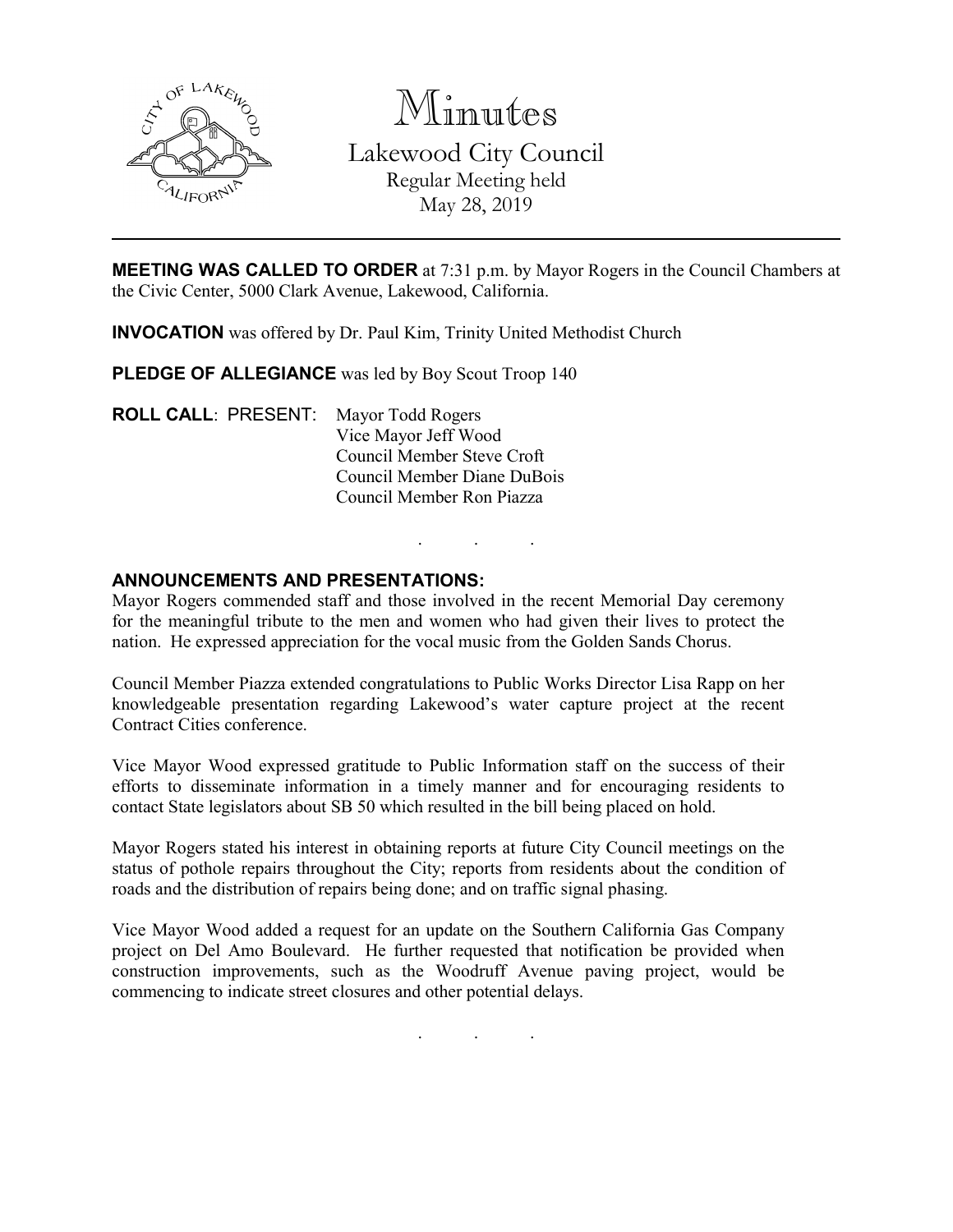City Council Minutes May 28, 2019 Page 2

# **ROUTINE ITEMS:**

COUNCIL MEMBER PIAZZA MOVED AND VICE MAYOR WOOD SECONDED TO APPROVE ROUTINE ITEMS 1 THROUGH 10.

- RI-1 Approval of Minutes of the Meeting held May 14, 2019
- RI-2 Approval of Personnel Transactions
- RI-3 Approval of Registers of Demands
- RI-4 RESOLUTION NO. 2019-10; A RESOLUTION OF THE CITY COUNCIL OF THE CITY OF LAKEWOOD AMENDING RESOLUTION NO. 92-36 PERTAINING TO THE LOW-INCOME EXEMPTION OF THE UTILITY USERS TAX
- RI-5 RESOLUTION NO. 2019-11; A RESOLUTION OF THE CITY COUNCIL OF THE CITY OF LAKEWOOD ESTABLISHING A HARDSHIP WAIVER FROM ONE OF THE REQUIREMENTS FOR AN ADMINISTRATIVE HEARING REGARDING AN ADMINISTRATIVE OR PARKING CITATION
- RI-6 RESOLUTION NO. 2019-12; A RESOLUTION OF THE CITY COUNCIL OF THE CITY OF LAKEWOOD DIRECTING THE PREPARATION OF A REPORT OF DELINQUENT FEES FOR GARBAGE, WASTE AND REFUSE COLLECTION AND DISPOSAL WITHIN THE CITY OF LAKEWOOD, AND SETTING A PUBLIC HEARING THEREON FOR JULY 23, 2019
- RI-7 Approval of Permit Applications for the Sale of Fireworks
- RI-8 Approval of Agreement with the County of Los Angeles for Helicopter Patrol Law Enforcement Services; Agreement Amendment with City of Cerritos for Reimbursement for Helicopter Patrol Services
- RI-9 Acceptance of Notice of Completion for Public Works Contract 2019-1, Plaza Improvements to the Existing Centre at Sycamore Plaza
- RI-10 Approval of Agreement with BreaIT for Information Technology Services

UPON ROLL CALL VOTE, THE MOTION WAS APPROVED:

AYES: COUNCIL MEMBERS: Croft, DuBois, Wood, Piazza and Rogers NAYS: COUNCIL MEMBERS: None

. . .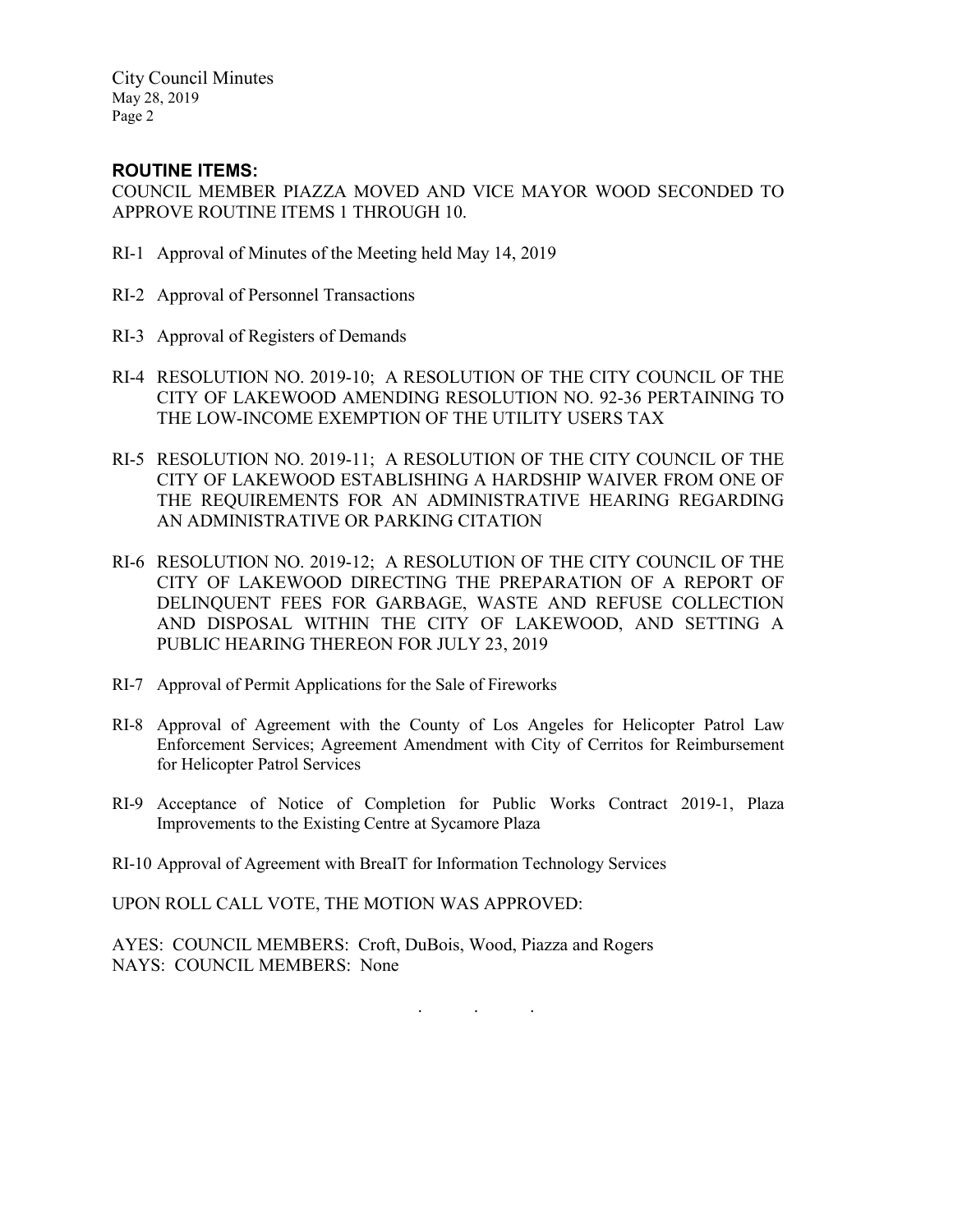# **1.1 • RESOLUTION NO. 2019-13; AMENDING THE RATE FOR BIN AND SPECIAL REFUSE SERVICES**

Lisa Rapp, Director of Public Works, made a presentation based on the memo in the agenda and stated that the City's contract with EDCO Waste Services included a provision for the annual adjustment of rates for bin and special refuse collection and disposal services, based upon the April to April Consumer Price Index (CPI). She reported that EDCO had offered to use the January to January CPI to allow for an earlier determination of the rates to provide more time to notice customers and that for the coming rate adjustment, they had agreed to use either the January to January (3.15%) or the April to April (3.34%) CPI, whichever was lower. She explained that in June, when the service provider agreements were renewed, staff would prepare an amendment to the EDCO agreement that changed the CPI to January to January going forward. Ms. Rapp added that the rates would be effective July 1, 2019, and that EDCO would send notification to their commercial customers in the June billings. It was recommended that the City Council adopt the proposed resolution, which adjusted the maximum amounts that may be charged by the contractor for special bin services.

Ms. Rapp confirmed for Council Member Piazza that the rate adjustment would only affect commercial and special bin uses.

Mayor Rogers opened the public hearing at 7:45 p.m. and called for anyone in the audience wishing to address the City Council on this matter. There was no response.

RESOLUTION NO. 2019-13; A RESOLUTION OF THE CITY COUNCIL OF THE CITY OF LAKEWOOD ADJUSTING THE MAXIMUM FEES OR CHARGES FOR BIN AND SPECIAL REFUSE SERVICE

COUNCIL MEMBER DUBOIS MOVED AND COUNCIL MEMBER CROFT SECONDED TO APPROVE STAFF'S RECOMMENDATIONS. UPON ROLL CALL VOTE, THE MOTION WAS APPROVED:

AYES: COUNCIL MEMBERS: Croft, DuBois, Wood, Piazza and Rogers NAYS: COUNCIL MEMBERS: None

### **1.2 • AWARD OF BID FOR PUBLIC WORKS PROJECT NO. 2019-4, CARPET REPLACEMENT IMPROVEMENTS TO THE EXISTING BUILDING BURNS CENTER**

. . .

The Public Works Director gave a presentation based on the memo in the agenda and reported that one bid had been received for the Carpet Replacement Improvements to the Existing Burns Community Center project. She stated that one contractor qualified to bid the project by attending a mandatory pre-bid conference, purchased plans and specifications, and submitted a bid proposal. She explained that in addition to advertising in the usual plans rooms and trade journals, staff had contacted six bidders who bid on previous carpet installation projects, however, only one contractor submitted a bid.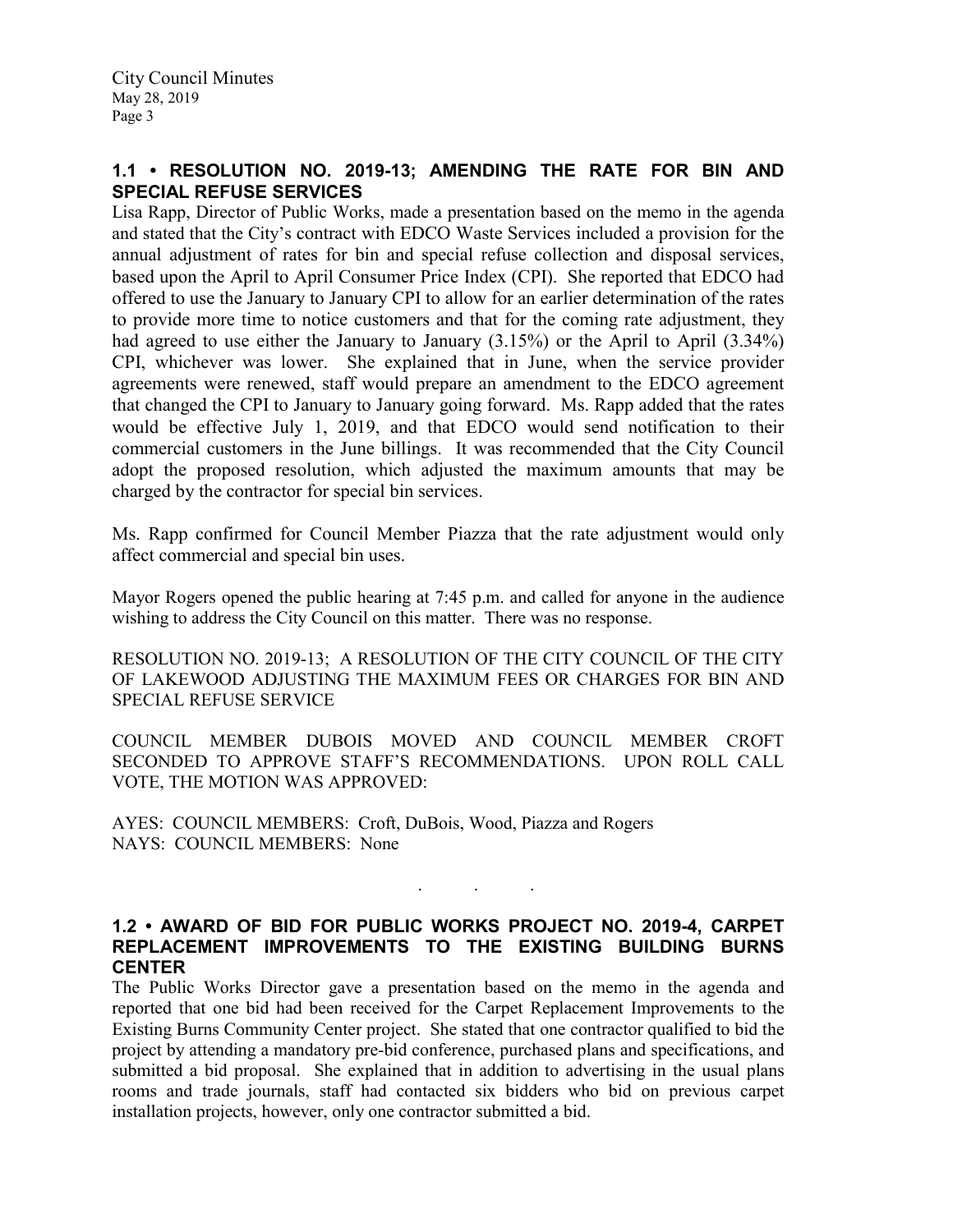City Council Minutes May 28, 2019 Page 4

# **1.2 • AWARD OF BID FOR PUBLIC WORKS PROJECT NO. 2019-4, CARPET REPLACEMENT IMPROVEMENTS TO THE EXISTING BUILDING BURNS CENTER** - Continued

She added that staff had verified with the State Contractors License Board that Stuart A. Wait was properly licensed for the work and that there were adequate funds in the Burns Community Center Improvements budget to complete the full scope of contract work, and to cover a twenty percent contingency during installation. She concluded by stating it was staff's recommendation that the City Council adopt the plans, specifications, and working details for the subject project; award a contract for Public Works Contract 2019-4, in the amount of \$14,929.50 to the low bidder, Stuart A. Wait, and authorize the Mayor to sign the contract in a form approved by the City Attorney; and authorize staff to approve a cumulative total of change orders, as necessary not to exceed \$3,000.

Ms. Rapp responded to Council Member Piazza's inquiry by stating that she could provide the square footage of the project area at a later time as it was not immediately available.

Responding to Council Member Croft's query, Ms. Rapp stated that the project area included the entire upper floor, where the conference room and offices were located.

In response to Vice Mayor Wood's questions pertaining to the lack of bidders, Ms. Rapp speculated that due to the size of the project, such requirements as payment of prevailing wages and participation in apprentice programs made the project less desirable for contractors.

Ms. Rapp responded to Vice Mayor Wood's inquiry by stating that the life expectancy of the carpet depended on usage but that similar carpet, which had been installed in the main hallway of City Hall, seemed to be holding up well.

Mayor Rogers expressed concern that there had been only one bidder but appreciated staff's efforts to obtain additional bidders.

Mayor Rogers opened the public hearing at 7:50 p.m. and called for anyone in the audience wishing to address the City Council on this matter. There was no response.

COUNCIL MEMBER CROFT MOVED AND COUNCIL MEMBER DUBOIS SECONDED TO APPROVE STAFF'S RECOMMENDATIONS. UPON ROLL CALL VOTE, THE MOTION WAS APPROVED:

AYES: COUNCIL MEMBERS: Croft, DuBois, Wood, Piazza and Rogers NAYS: COUNCIL MEMBERS: None

. . .